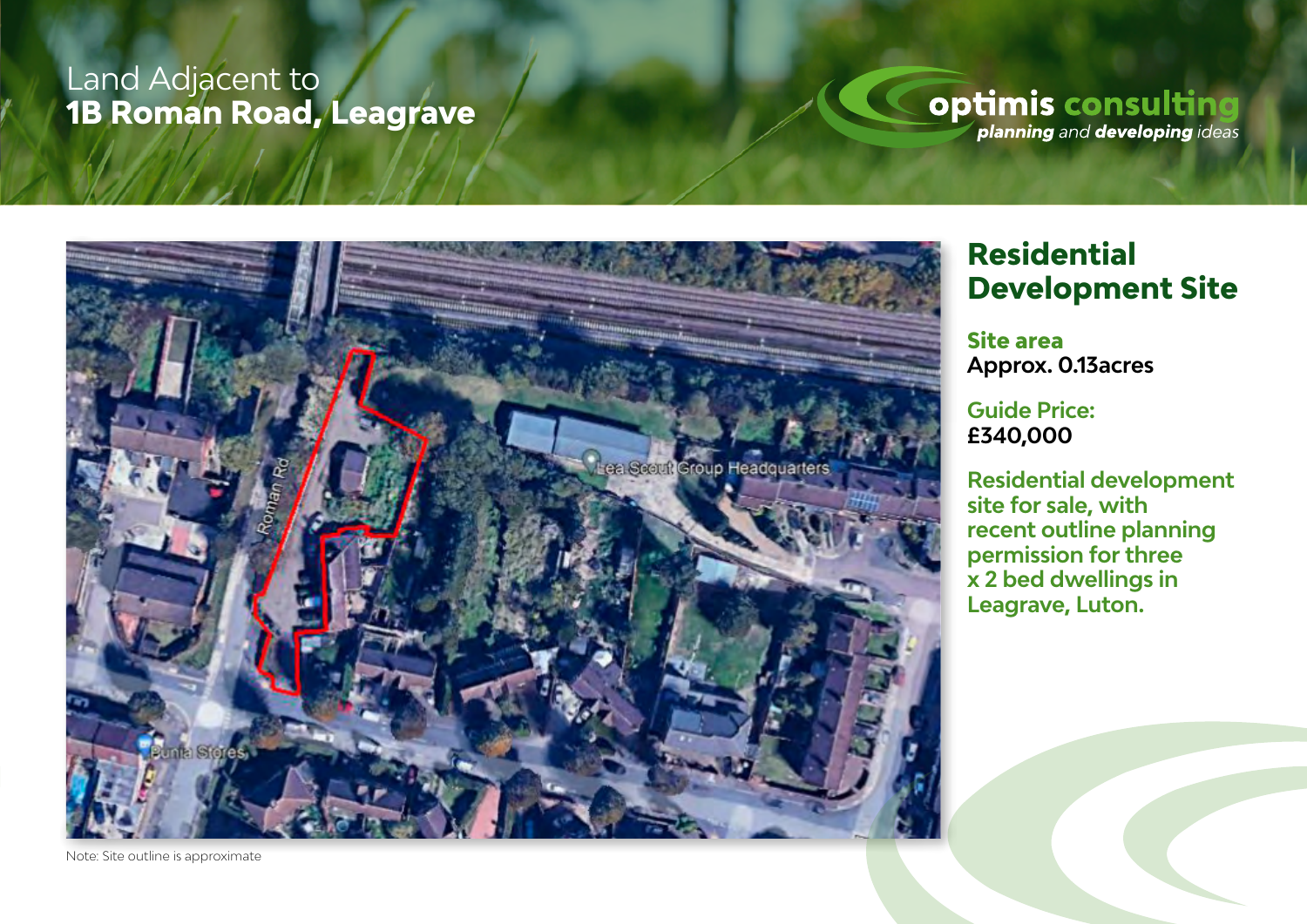

#### **The Site**

The site is approx 0.13 acres and is located on the edge the Luton suburb Leagrave, around 2 miles to the north-west of Luton town centre. The site has one converted building currently, with hardstanding for vehicles and access off Dordans Road. The site is also screened with trees along Roman Road. .

#### **Surrounding area**

The site is located within a residential urban area, with a number of different house types and styles within the vicinity. It is within easy walking distance of community facilities, and only 2 miles from Luton town centre. The site is a 10 minute walk to Leagrave train station with frequent trains to London.

#### **The Proposals**

The site has received outline planning consent on 20th October 2021 under application number 21/01199/OUT for the "*Development of Land for residential purposes – erection of 3 two-bedroom, four person dwellings after demolition of existing converted outbuilding*". Further drawings are available on request







SITE LOCATION; 1/1250 40 50 60 70 80 90 100 110 120



**Sketches of the proposal**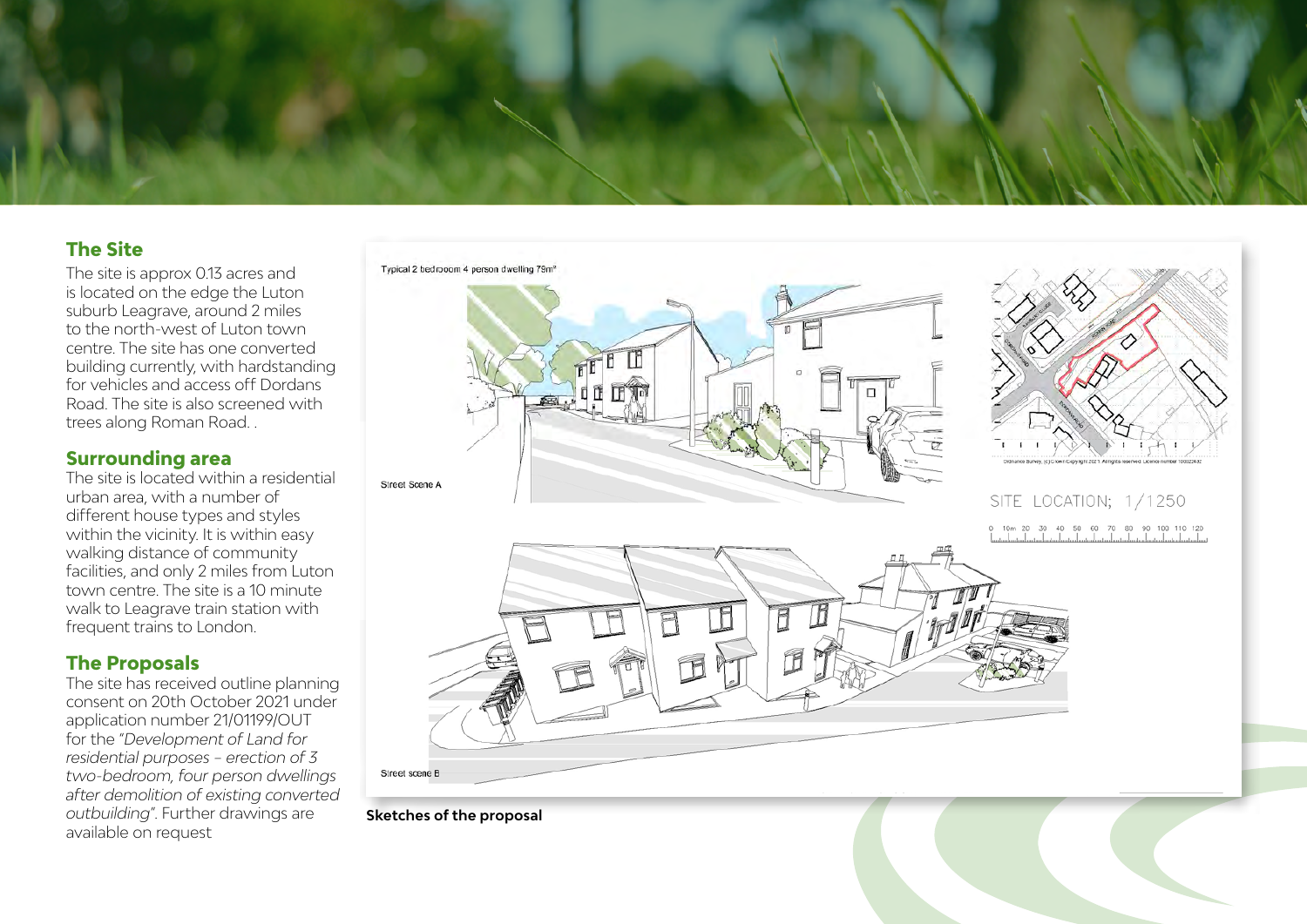# **optimis consulting**

\*Dimensions based on<br>Ordnance-Survey-extract  $72$ Application site edged<br>with a red line: to<br>include all land<br>necessary to carry out the proposed the development (eg. land<br>development (eg. land<br>required for access to<br>the site from a public<br>bindway, visibility splays,<br>landcacaping, car parking<br>and open creas around<br>the buildings)  $\overline{70}$ garden garden  $45m<sup>2</sup>$  $46m<sup>2</sup>$  $47m<sup>2</sup>$ Charles Co garden  $\overline{3}$  $\omega$ kerb  $\overline{1}$ DORDANS ROAD  $79m<sup>2</sup>$ drop occess  $1<sub>c</sub>$  $1e$  $1d$  $100$  $1d$ furning  $\sim$ retaining wall ROMAN ROAD Ĉ BLOCK PLAN: +/200  $\sqrt{2}$  $\chi$ ń,

uniti arti

**Site view**

**Site plan view**